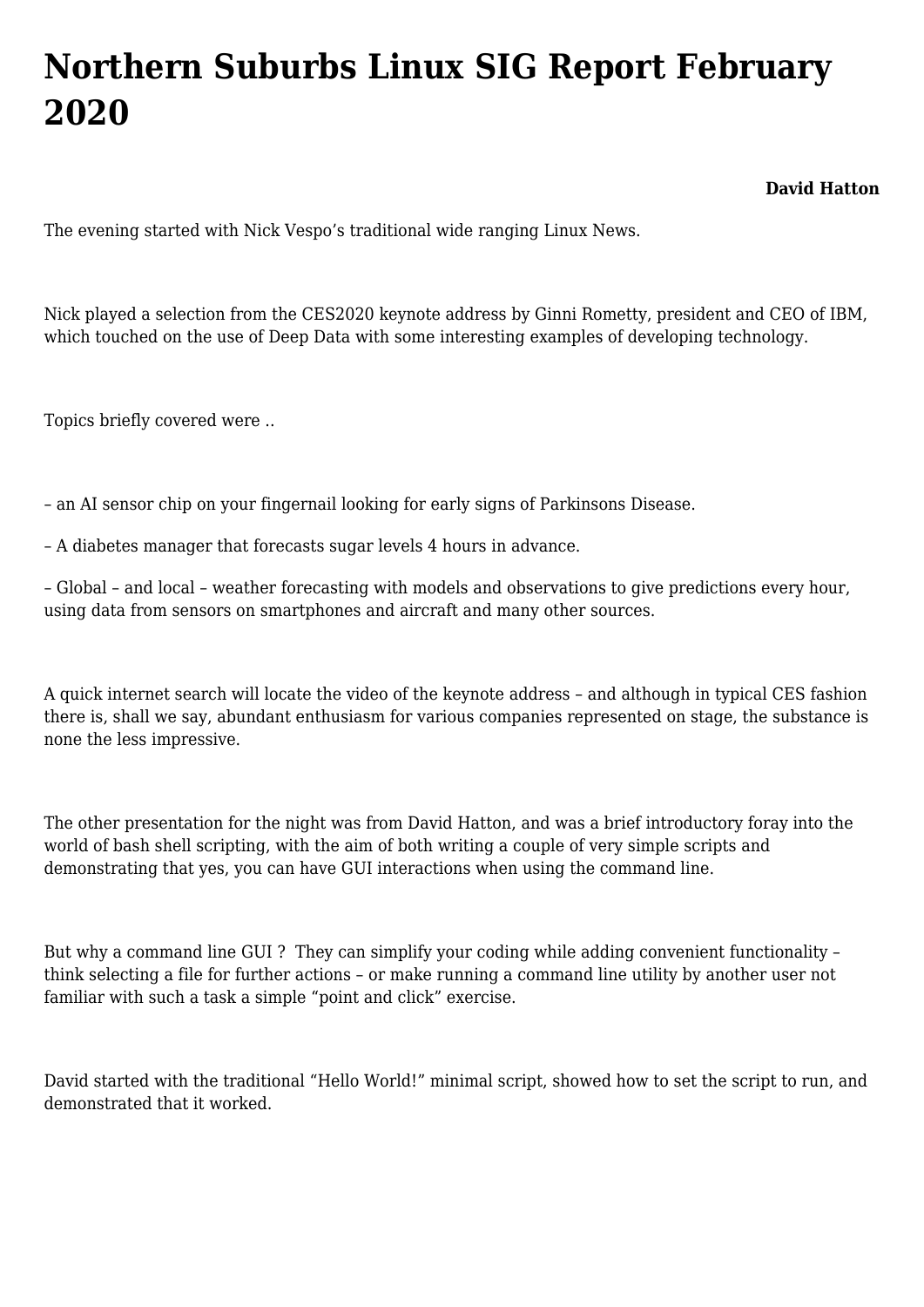```
#!/bin/bash
## Hello World script for the bash shell.
#
# Authour: David Hatton
                        Date: 15 Feb 2020
#
echo "Hello World!"
```
*Screenshot of our "Hello World!" script*

A brief introduction to dmidecode followed, which is a system utility designed to extract numerous details of hardware items on the currently running device. Selected dmidecode values were then used to construct another short script and the zenity utility was also added in to create a GUI display of that information. The script created is shown below …

```
#!/bin/bash
## uses dmidecode to get specific bios info.
# Authour: David Hatton
                          Date: 15 Feb 2020
#MANUFACT=$(sudo dmidecode -t baseboard | grep Manufacturer: )
NAME=$(sudo dmidecode -t baseboard | grep "Product Name:" )
BIOSVERSION=$(sudo dmidecode -s bios-version)
BIOSRELDATE=$(sudo dmidecode -s bios-release-date)
zenity --info --text="Your Motherboard Details are ..\n\n $MANUFACT
\n\n $NAME \n\n Bios Version is $BIOSVERSION \n\n Bios Release date
is $BIOSRELDATE" --title="Hardware Report" --width=250
                                                         2>/dev/null
```
When this script is run, the following display is shown on the desktop ...